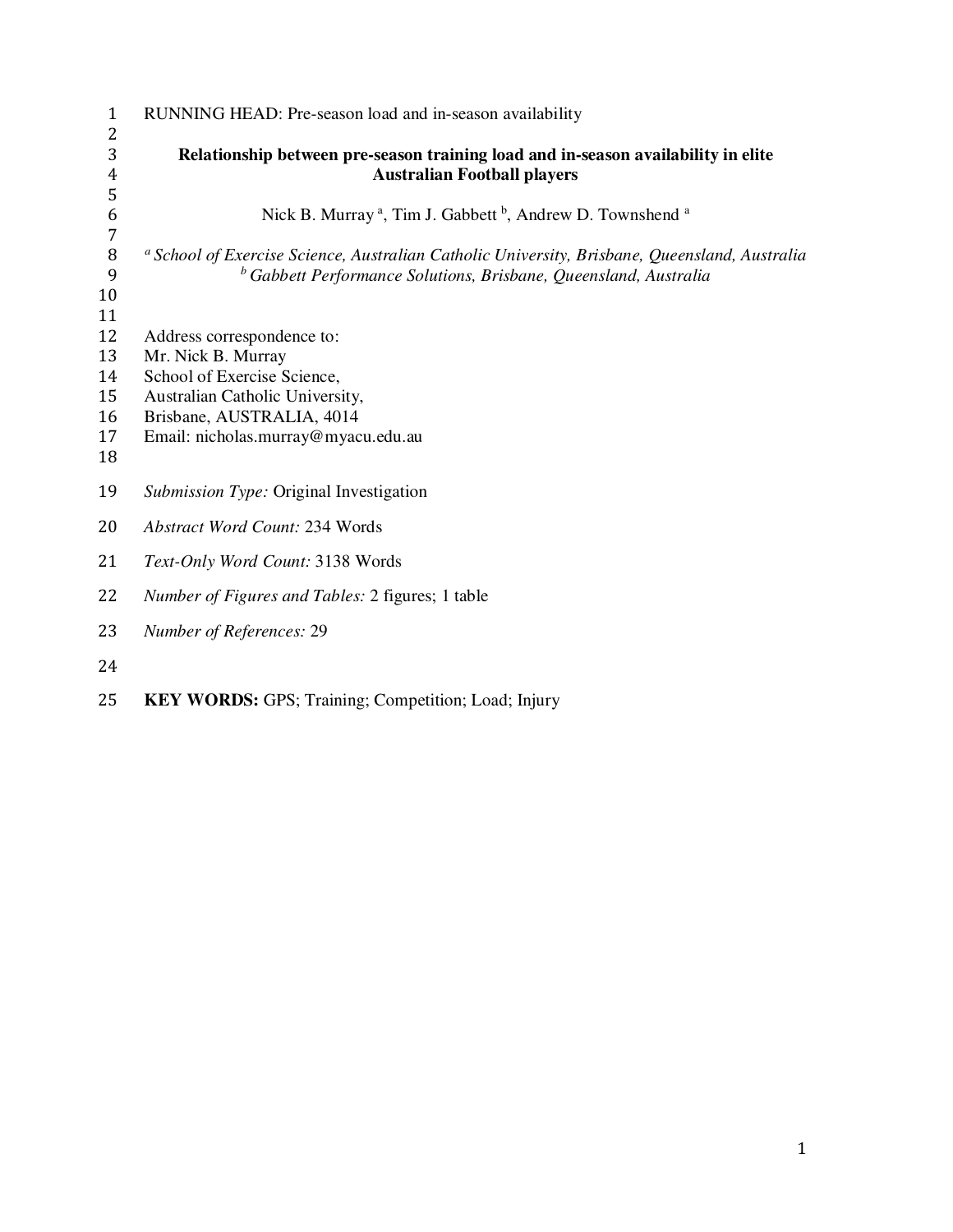- **ABSTRACT**
- 

*Objectives***:** Investigate the relationship between the proportion of pre-season training sessions

completed, and load and injury during the ensuing Australian Football League season.

*Design:* Single cohort, observational study.

*Methods:* Forty-six elite male Australian football players from one club participated in this study. Players were divided into three equal groups based on the amount of pre-season training completed (high, HTL, >85% sessions completed; medium, MTL, 50-85% sessions completed, and low, LTL, <50% sessions completed). Global Positioning System (GPS) technology was used to record training and game loads, with all injuries recorded and 36 classified by club medical staff. Differences between groups were analysed using a two-way<br>37 (group x training/competition phase) repeated measures ANOVA, along with magnitude-(group x training/competition phase) repeated measures ANOVA, along with magnitude-

based inferences. Injury incidence was expressed as injuries per 1,000 hours.

*Results:* The HTL and MTL group completed a greater proportion of in-season training sessions (81.1% and 74.2%) and matches (76.7% and 76.1%) than the LTL (56.9% and

52.7%) group. Total distance and Player load were significantly greater during the first half of

42 the in-season period for the HTL (p=0.03, ES=0.88) and MTL (p=0.02, ES=0.93) groups than

the LTL group. The relative risk of injury for the LTL group (26.8/1,000 hours) was 1.9 times

44 greater than the HTL group (14.2/1,000 hours) ( $\chi^2$ =3.48, df=2, p=0.17).

*Conclusions:* Completing a greater proportion of pre-season training resulted in higher

training loads and greater participation in training and competition during the competitive

phase of the season.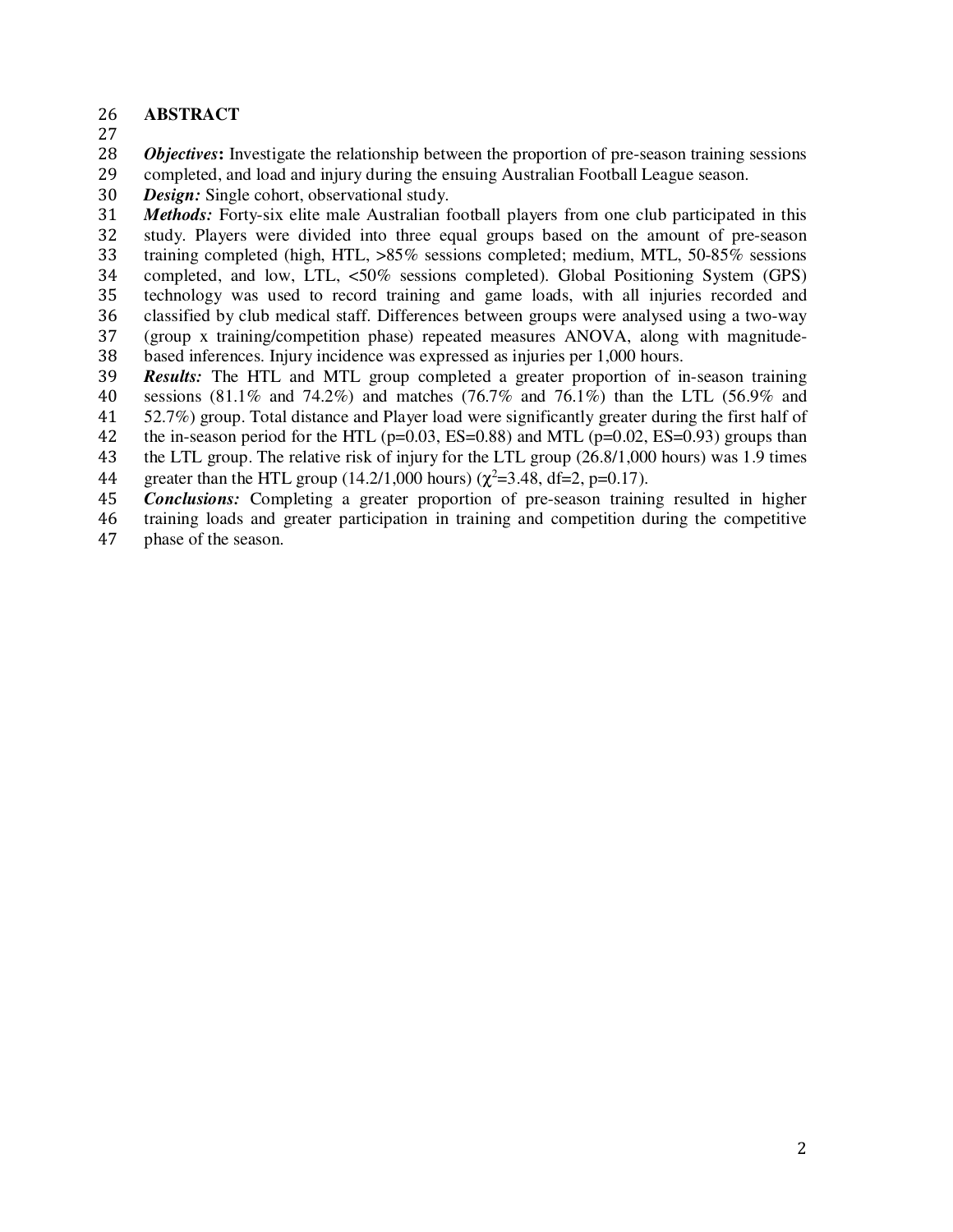# 48 **Introduction**

49

During Australian football (AF) match-play, players are required to perform repeated high-speed (i.e. sprinting, running) efforts and physical contacts, interspersed with low-speed (i.e. jogging, walking) movements.<sup>1,2</sup> In order to reach and maintain the required level of physical activity throughout a match, strength and conditioning staff are required to prescribe adequate training loads to enhance physical qualities, while also minimizing the negative responses to 55 training (e.g. fatigue, illness, and injury).<sup>3,4</sup> As previously suggested,<sup>5</sup> an inadequate training stimulus will fail to elicit the required physiological adaptation, while an excessive training stimulus, with inadequate recovery periods may increase the risk of injury or illness.

58

59 During the competitive season, it is difficult to prescribe a training stimulus sufficient to 60 enhance fitness, as time to allow recovery between matches is required.<sup>6</sup> Accordingly, the pre-61 season period is seen as a crucial period to develop physical qualities to meet the required 62 level of physical demands during match-play.<sup>4</sup> Previously, training loads during the pre-63 season period have been reported as  $2-4$  times greater than during the in-season period,<sup>7,8</sup> and 64 consequently the accurate control of training loads during this period is essential to both 65 maximize positive training adaptations, and minimize the negative training response.<sup>7-9</sup> The 66 relationship between training load and incidence of injury and illness over a pre-season period 67 has been analyzed, with Piggott et al.<sup>10</sup> reporting no significant relationships between injuries 68 or illness and training load across this period. However these findings should be interpreted 69 with some caution due to the small number of injuries  $(n = 5)$  and study duration (a 15-week 70 pre-season). Further research and larger studies are required to provide a more comprehensive 70 pre-season). Further research and larger studies are required to provide a more comprehensive 71 understanding of the relationship between load and injury during the pre-season period, and 72 the ensuing in-season period, including early season and late season.

73

The physical demands of AF have increased over the last decade,<sup>11</sup> and soft tissue injuries 75 remain the most common injury in the game.<sup>12</sup> Previously, it has been shown that high 76 training loads, or inadequate recovery periods can increase the risk of soft tissue injury in elite 77 team sport athletes.<sup>13,14</sup> As such, an increased emphasis has been placed on quantifying loads during training and competition, to determine the relationship between load and injury.<sup>13,15,16</sup><br>79 Specifically, in sub-elite rugby league players, increases in session-RPE training load have 79 Specifically, in sub-elite rugby league players, increases in session-RPE training load have 80 been associated with increases in the likelihood of injury.<sup>5</sup> In addition, recent work by 81 Rogalski et al.<sup>15</sup> in AF showed that larger 1-weekly (>1750 arbitrary units, OR = 2.44 – 3.38), 82 2-weekly  $(>4000$  arbitrary units,  $OR = 4.74$ ), and previous-to-current week changes in load 83 ( $>1250$  arbitrary units, OR = 2.58) were significantly related to an increased injury risk during 84 the in-season period. Similarly, during a pre-season training block, greater 3-weekly distance 85 covered (OR = 5.49, p = 0.008) and 3-weekly sprint distance (OR = 3.67, p = 0.074) were 86 associated with a higher non-contact soft tissue injury risk during the pre-season period.<sup>16</sup>

87

88 Recent investigations into the relationship between load and injury, and load and performance 89 have investigated the acute:chronic load ratio, i.e. the load performed in 1 week (acute load) 90 relative to the average of the previous four weeks (chronic load).<sup>17-19</sup> Specifically, in elite 91 cricket fast bowlers, it has been shown that high loads over a chronic period (i.e. 4-weeks)<br>92 results in positive physiological adaptations that potentially minimize the fatigue response, results in positive physiological adaptations that potentially minimize the fatigue response, 93 and in turn reduce the likelihood of injury.<sup>17</sup> Similarly, Hulin et al<sup>18</sup> reported that elite rugby 94 league players with a high chronic load, compared to those with a low chronic load, were 95 more resistant to injury when acute load was similar to chronic load (i.e. acute:chronic load 96 ratio  $\approx 0.8-1.3$ .<sup>18</sup> Collectively, these findings suggest that high chronic loads, coupled with 97 moderate acute:chronic load ratios may provide a protective effect against injury.<sup>17-19</sup>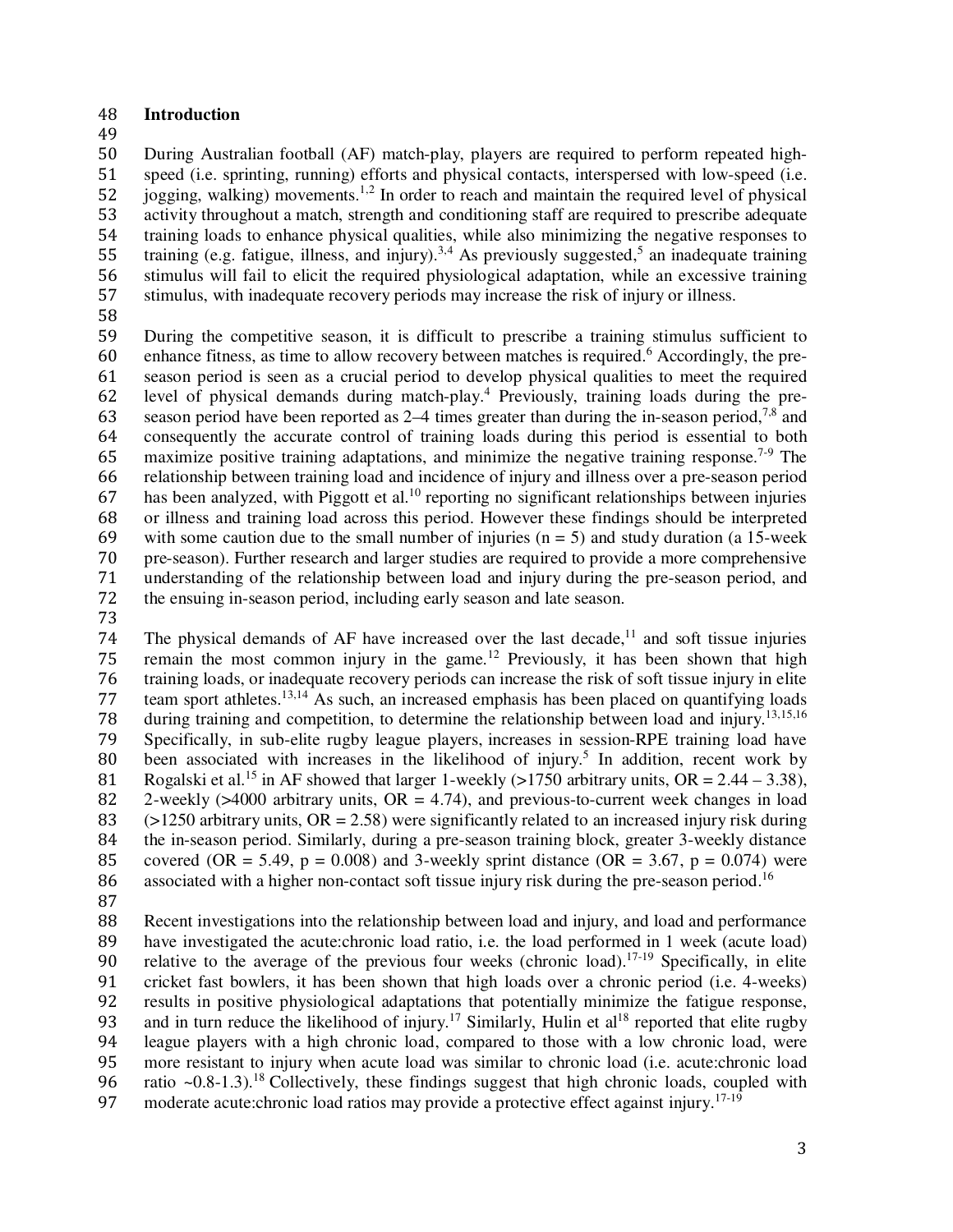Recent work from elite rugby league has shown that players who completed a greater proportion of the planned pre-season experienced a lower incidence and severity of injuries 101 during the competitive phase of the season.<sup>20</sup> While studies have explored the relationship between load and injury in elite AF players, there is limited research that has investigated the relationship between the proportion of pre-season training sessions completed, and subsequent training and match loads and injury risk in the ensuing season. Therefore, it was the aim of the present study to investigate the relationship between the proportion of pre-season training completed and subsequent in-season load, match availability, and injury risk in the ensuing season in elite Australian football players.

- 
- **Methods**

# *Subjects*

Forty-six elite Australian football players from one professional Australian Football League 113 (AFL) club (mean  $\pm$  SD age, 23.1  $\pm$  3.7 years; height, 189.2  $\pm$  7.1 cm; mass, 87.0  $\pm$  8.2 kg) participated in this study. All participants received a clear explanation of the study, including information on the risks and benefits of participation. The Australian Catholic University Human Research Ethics Committee approved all experimental procedures (Approval Number 182E).

# *Training and Competition Loads*

Participants were fitted with a 10 Hz GPS (Global Positioning System) unit (Optimeye S5, Catapult Innovations, Melbourne, Victoria, Australia) during data collection. The GPS unit also housed a tri-axial accelerometer, gyroscope, and magnetometer sampling at 100 Hz to provide information on the movement demands during training and competition. Participants were equally divided into thirds and assigned to a high (HTL, completed > 85% of pre-season 125 sessions,  $n = 15$ ), medium (MTL, completed 50-84.9% of pre-season sessions,  $n = 16$ ), or low 126 (LTL, completed  $\langle 50\% \rangle$  of pre-season sessions, n = 15) training load group at the beginning of the competitive season based on the percentage of main pre-season sessions completed. The 128 characteristics of players in each group were as follows; HTL group (mean  $\pm$  SD age, 22.8  $\pm$  129 2.9 years; playing experience, 3.9  $\pm$  2.6 years; percentage of pre-season spent in rehabilitation 2.9 years; playing experience,  $3.9 \pm 2.6$  years; percentage of pre-season spent in rehabilitation 130 group,  $4.6 \pm 4.3$  %), MTL group (mean  $\pm$  SD age,  $23.3 \pm 3.8$  years; playing experience,  $5.0 \pm$ 131 3.5 years; percentage of pre-season spent in rehabilitation group,  $21.8 \pm 11.5$  %), LTL group 132 (mean  $\pm$  SD age, 22.8  $\pm$  4.2 years; playing experience, 4.7  $\pm$  4.3 years; percentage of pre-133 season spent in rehabilitation group,  $46.0 \pm 33.5$  %). While it would have been ideal for all players to complete all training sessions, on occasions, players were required to undertake modified training activities in order to minimize excessive fatigue and injury risk. The types of training sessions were main training sessions, modified training sessions, and rehabilitation training sessions. Main training sessions reflected completion of the total prescribed sessions comprised of running and speed along with skills; modified training sessions reflected partial completion of prescribed sessions; and rehabilitation sessions reflected completion of an individualized injury-specific return-to-play program.

Training and match loads were categorized cumulatively into the following variables; (1) total 143 distance (TD, m), (2) low-speed distance (LSD,  $0.00-6.00 \text{ km} \cdot \text{hr}^{-1}$ ), (3) moderate-speed 144 distance (MSD,  $6.01-18.00 \text{ km} \cdot \text{hr}^{-1}$ ), (4) high-speed distance (HSD,  $18.01-24.00 \text{ km} \cdot \text{hr}^{-1}$ ), (5) 145 very high-speed distance (VHSD,  $>24.00$  km.hr<sup>-1</sup>), and (6) player load (PL, au). This technology has demonstrated adequate validity and reliability for accurate measurement of 147 velocity, distance, acceleration, and player load.<sup>21,22</sup> Player load was measured as a modified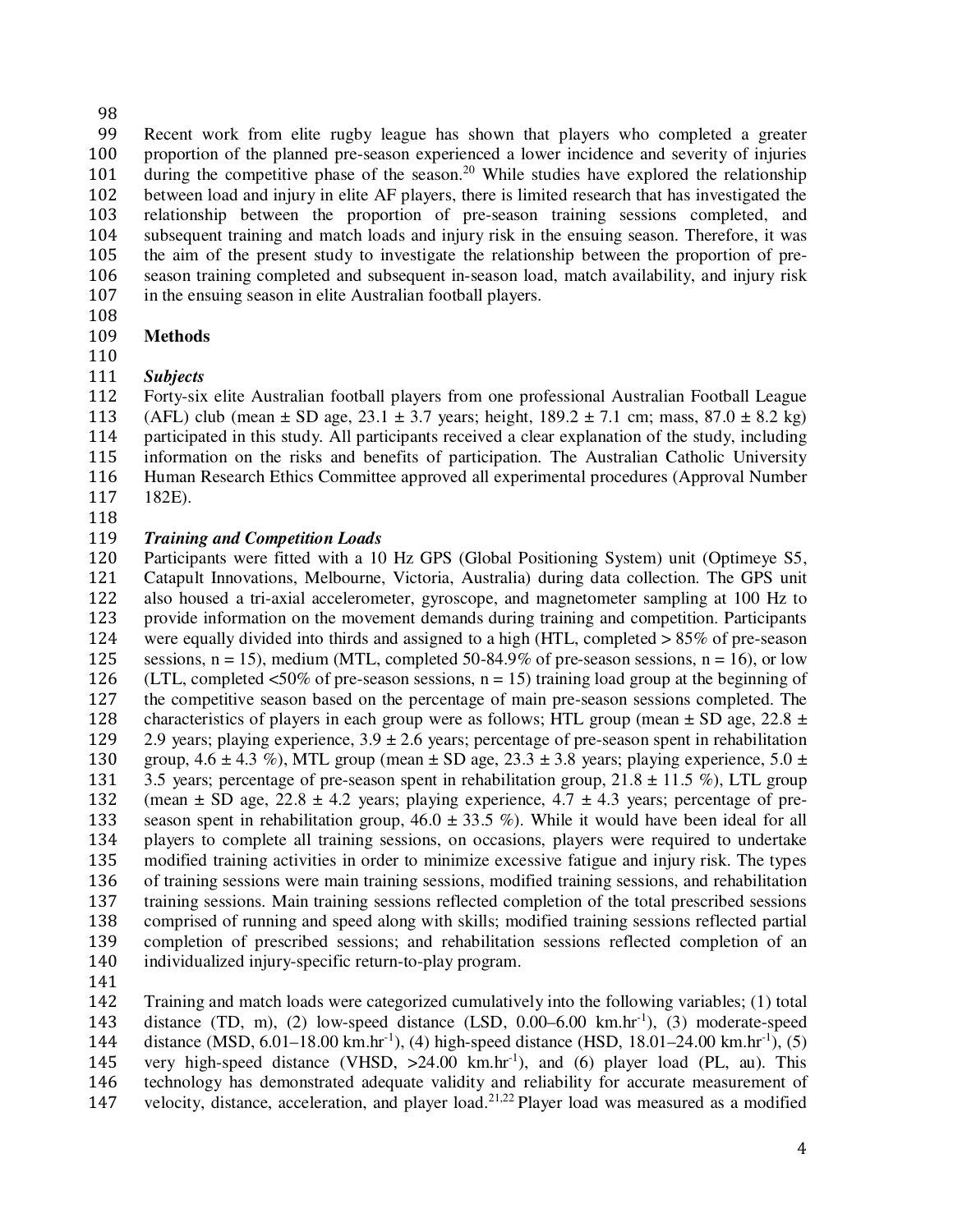vector magnitude using accelerometer data from the microtechnology unit. It is expressed as the square root of the sum of the squared instantaneous rate of change in acceleration in each 150 of the three vectors  $(X, Y, and Z axis)$  and divided by 100.<sup>21</sup> In addition, all injuries were classified by medical staff at the football club with injury reports maintained and updated daily throughout the season. An injury was recorded if it occurred during training or 153 competition and resulted in a missed match.<sup>15</sup> Injuries were categorized according to injury type (description) and body site (location).

# *Statistical Analysis*

Data were analyzed using SPSS 22.0 (SPSS Inc., Chicago, IL, USA), where load variables in; 158 1) the pre- and in-season period, and 2) the first and second half of the in-season period were<br>159 compared using a two-way (load group x training/competition phase) repeated measures compared using a two-way (load group x training/competition phase) repeated measures ANOVA. If significant main effects were found, Bonferroni post hoc analyses were used to determine the source/s of the differences. Data were checked for normality using a Shapiro-Wilk test, and a Pearson's product moment correlation coefficient was used to assess the relationships among: percentage of pre-season completed, match availability, pre-season training load, and in-season training load. Descriptors were used to describe the size of the correlation between variables, and were as follows: trivial; <0.1, small; 0.1–0.3, moderate; 0- 166  $\,3-0.5$ , large; 0.5-0.7, very large; 0.7-0.9, and nearly perfect;  $>0.9$ .<sup>24</sup> Given the practical nature of the study, magnitude-based statistics were used to determine any practically 168 meaningful differences between groups.<sup>23,24</sup> The magnitude of the change in the dependent 169 variables were also assessed using Cohen's effect size (ES) statistic,<sup>25</sup> and 90% confidence intervals (CI). Effect sizes of  $\langle 0.2, 0.2{\text -}0.6, 0.61{\text -}1.2, 1.21{\text -}2.0, \text{ and } >2.0$  were considered intervals (CI). Effect sizes of  $< 0.2$ , 0.2–0.6, 0.61–1.2, 1.21–2.0, and  $> 2.0$  were considered 171 trivial, small, moderate, large, and very large, respectively.<sup>24</sup> Likelihoods were subsequently generated and thresholds used for assigning qualitative terms to chances were as follows: 173 <1%, almost certainly not; <5%, very unlikely; <25%, unlikely; <50%, possibly not;  $\geq 50\%$ , 174 possibly;  $\geq$  15%, likely;  $\geq$ 95%, very likely;  $\geq$ 99%, almost certainly.<sup>23,24</sup> The magnitude of differences between groups was considered practically meaningful when the likelihood was  $176 \ge 75\%$ .<sup>23,24</sup> In addition, injury rates were also calculated for each load group (i.e. high, medium, and low). Injury incidence was calculated by dividing the total number of injuries by the overall exposure hours for each load group and expressed as rates per 1,000 hours of 179 exposure and 95% confidence intervals (CIs). The chi squared test  $(\chi^2)$  was used to determine significant differences between load groups. All data were reported as means ± SD and 181 significance was set at p<0.05.

#### **Results**

#### 

Across the season, a total of 3,710 individual sessions were recorded. Of these, 1,765 individual training sessions were observed during the pre-season period, and 1,945 individual sessions (i.e. training and competition) were recorded during the in-season period. Collectively, training loads were ~1.3 times greater during the pre-season period than the in-season period (p=0.02). Figure 1 shows the total training duration and the proportion of session distribution across the pre- (A, B) and in-season (C, D) periods. During the pre-season period, the HTL group collectively completed 87.2% of the prescribed sessions, while the MTL and LTL groups completed 61.3% and 35.4%, respectively. Similarly, during the in-season period, the proportion of time in main training was slightly higher for the HTL group 194 with 57.3%, compared with the MTL groups with 57.1% (p $>0.05$ , ES=0.16 [-0.51-0.66], 52%<br>195 Possibly). Further, the proportion of time in main training for both the HTL (p $>0.05$ , ES=1.20 Possibly). Further, the proportion of time in main training for both the HTL ( $p>0.05$ ,  $ES=1.20$ ) [0.71-1.70], 100% Almost Certainly) and the MTL (p>0.05, ES=1.01 [0.47-1.56], 99% Almost Certainly) groups were higher than the LTL (49.8%) group. Similarly, the HTL and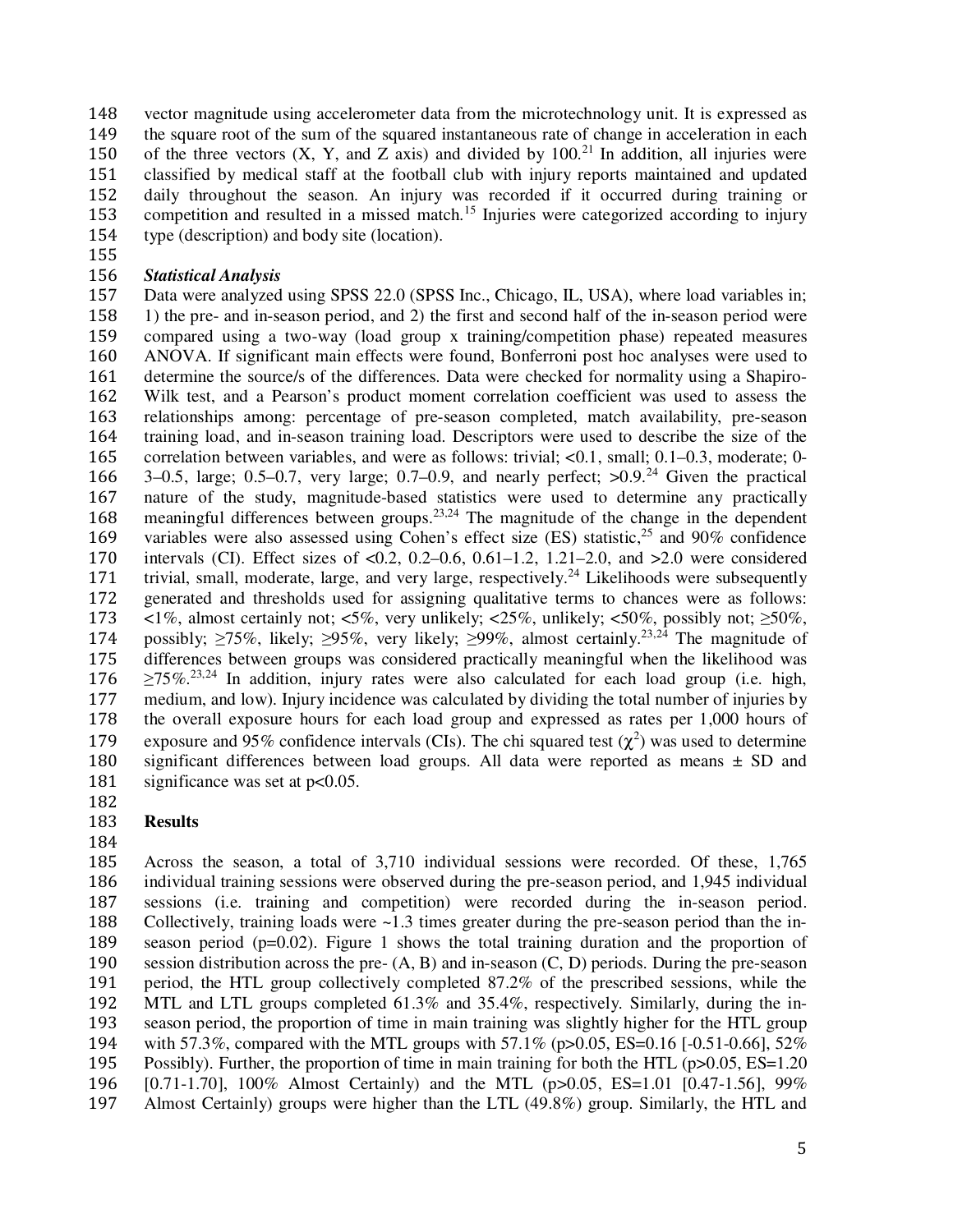MTL groups were available to play for 76.7% and 76.1% of in-season competitive matches, respectively (p>0.05, ES=0.02 [-0.64-0.60], 41% Possibly). In comparison to the HTL (p>0.05, ES=0.84 [0.27-1.41], 97% Very Likely) and MTL (p>0.05, ES=0.82 [0.25-1.39], 96% Very Likely) groups, the LTL group was only available to play for 52.7% of in-season competitive matches. 

#### *Insert Figure 1 About Here*

During the pre-season period, the HTL group completed greater training load for all variables than both the MTL (p<0.05, ES=1.32–1.58, 100% Almost Certainly) and LTL (p<0.05, ES=1.47–1.78, 100% Almost Certainly) groups (Table 1). Similarly, the MTL group completed greater training load for each measured variable (p<0.05, ES=1.09–1.43, 100% Almost Certainly) than the LTL group. During the competitive season, there were no statistically significant differences in TD covered between the groups, however practically 212 meaningful differences were observed where the HTL ( $p=0.12$ , ES=0.72 [0.13–1.31], 93% Likely) and MTL (p=0.12, ES=0.73 [0.16–1.31], 94% Likely) groups covered practically greater TD than the LTL group. Moreover, the HTL group completed moderately greater VHSD (p=0.01, ES=0.80 [0.22–1.38], 96% Very Likely) and PL (p=0.12, ES=0.73 [0.14– 1.31], 93% Likely) than the LTL group. The MTL group had moderately greater VHSD (p=0.01, ES=0.54 [0.05–1.14], 83% Likely), and PL (p=0.15, ES=0.70 [0.12–1.28], 92% Likely) than the LTL group. There were no differences between the HTL and MTL groups during the season.

#### *Insert Table 1 About Here*

Percentage of pre-season training completed, match availability, pre-season training load, and in-season training load are shown in Table 2. A near perfect correlation was observed 225 between the percentage of pre-season training completed and pre-season TD ( $r = 0.96$ ,  $p =$ 0.001). Further, a very large correlation was observed between the percentage of pre-season 227 training completed and pre-season HSD ( $r = 0.86$ ,  $p = 0.001$ ). Similarly, a near perfect 228 correlation was observed between in-season TD and match availability ( $r = 0.95$ ,  $p = 0.01$ ). There were moderate correlations observed between percentage of pre-season training 230 completed and match availability ( $r = 0.31$ ,  $p = 0.04$ ), and pre-season TD ( $r = 0.36$ ,  $p = 0.02$ ), 231 HSD  $(r = 0.34, p = 0.02)$ , and match availability. 

#### *Insert Table 2 About Here*

235 During the first half of the season, the HTL ( $p=0.03$ , ES=0.88 [0.31–1.44], 97% Very Likely) and MTL (p=0.02, ES=0.93 [0.38–1.47], 98% Very Likely) groups covered significantly greater weekly TD than the LTL group. Similarly, PL values were significantly higher for both the HTL (p=0.03, ES=0.89 [0.33–1.45], 98% Very Likely) and MTL (p=0.02, ES=0.93 [0.38–1.48], 98% Very Likely) groups compared to the LTL group. The HTL group 240 completed moderately greater (albeit not significantly) MSD (p=0.32, ES=0.60 [0.00–1.19], 87% Likely) and VHSD (p=0.18, ES=0.75 [0.17–1.34], 94% Likely) than the LTL group (Figure 2). Further, there were no significant or practical differences in any load category for the LTL group from the first to the second half of the season.

- 
- *Insert Figure 2 About Here*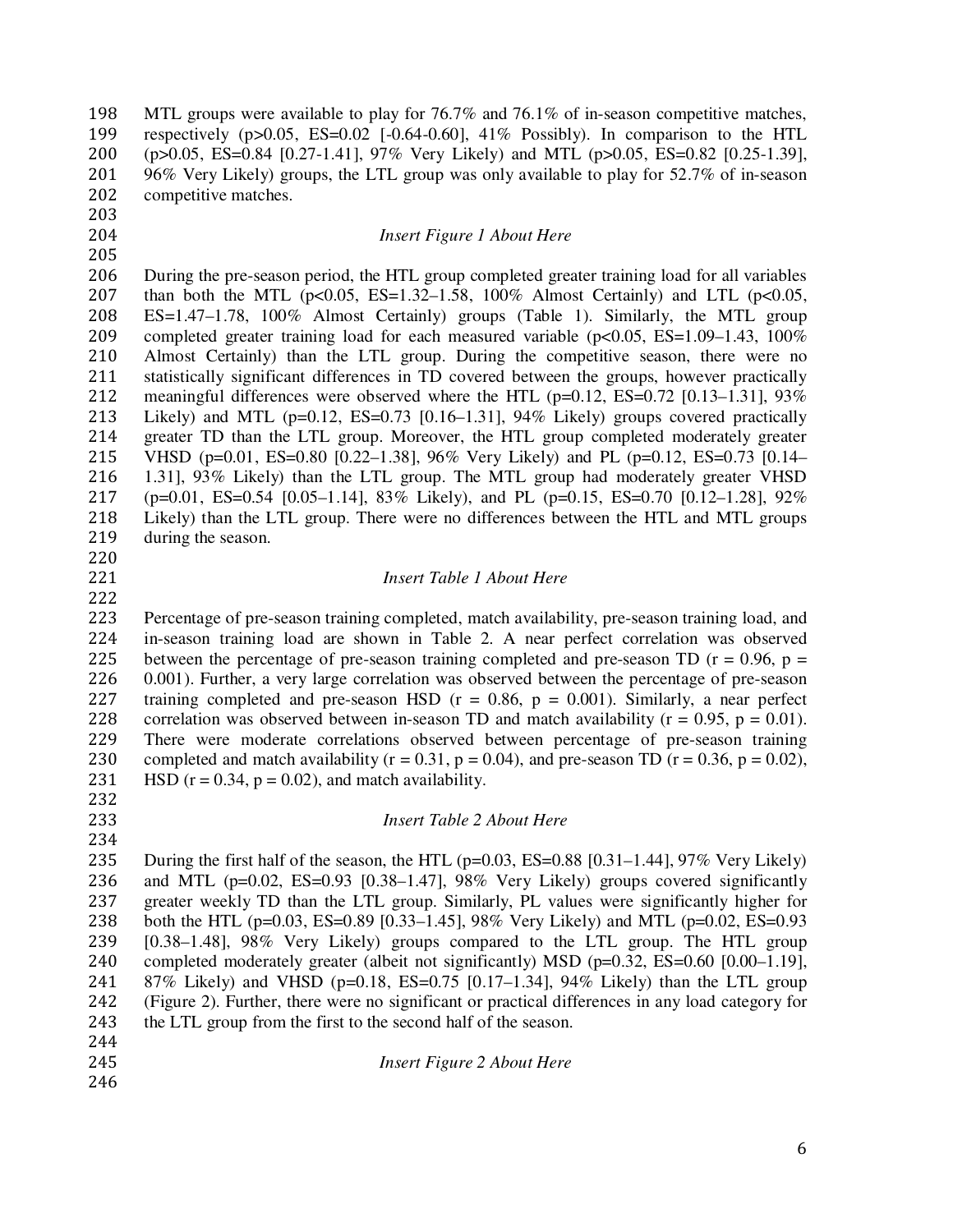Across the in-season period, 50 injuries were recorded, with the knee (22%), hamstring (14%), and ankle (10%) the most common sites of injury. Although there was a trend toward 249 greater injury rates in the low load group, no significant differences  $(\chi^2=3.48, df=2, p=0.17)$ were found between the HTL (14.2 [95% CI, 6.92-25.50] per 1,000 hours), MTL (17.7 [95% CI, 9.90-27.22] per 1,000 hours), and LTL (26.8 [95% CI, 12.22-30.89] per 1,000 hours) groups.

# **Discussion**

This study investigated the relationship between training load completed during the pre-season period and subsequent in-season weekly loads (i.e. training and match loads) and injury during the ensuing season in elite Australian football players. During the in-season period, the HTL group completed a greater proportion of main training sessions and matches than both the MTL and LTL groups. Similarly, there were large differences in the proportion of main training sessions completed and training load between the HTL, MTL, and LTL 262 groups during the pre-season period. No differences between the HTL and MTL groups during the in-season were observed, however both groups were higher than the LTL group for during the in-season were observed, however both groups were higher than the LTL group for TD, VHSD, and PL. In addition, there were moderate to large differences for TD, PL, MSD, and HSD between the HTL and MTL groups, and the LTL group during the first half of the season. Furthermore, the lowest and highest injury rates were observed for the HTL and LTL groups, respectively.

 Similar to previous findings,  $8,15$  we found that training load was higher during the pre-season 270 phase than the in-season phase. Further, very large to nearly perfect correlations existed among the percentage of pre-season training completed and pre-season TD and HSD. A among the percentage of pre-season training completed and pre-season TD and HSD. A moderate correlation existed between the proportion of pre-season training completed and match availability suggesting that factors in addition to, or other than pre-season training determine in-season match availability. However, our findings demonstrate that 1) completing a greater proportion of pre-season training sessions results in a greater pre-season training load, 2) greater pre-season training load is positively associated with a greater in-season training load, and 3) greater in-season training load is positively associated with greater match availability.

Unlike previous work, once separated into respective load groups, training load was 281 significantly higher during the pre-season phase for both the HTL and MTL groups, but not 282 the LTL group. This is likely due to the fact that during the pre-season period, the LTL group 282 the LTL group. This is likely due to the fact that during the pre-season period, the LTL group<br>283 were unable to complete as much training as both the HTL and MTL group, respectively were unable to complete as much training as both the HTL and MTL group, respectively (Figure 1A). These findings suggest that players in both the HTL and MTL groups had greater opportunity to 1) participate in a greater proportion of training and 2) maintain a higher training load to develop the required physical qualities to compete in matches during 287 the in-season phase.<sup>4</sup> Of the training the LTL group did perform, they were only able to complete 35.4% of the prescribed training sessions. In contrast, the HTL group and the MTL group completed 87.2% and 61.3% of the prescribed training sessions, respectively (Figure 1B). This may be due to a multitude of factors including but not limited to; injury, "off-legs" conditioning, increased time spent in the rehabilitation program, and individually modified training load programs. Moreover, during the in-season period, players in the HTL and MTL 293 groups spent more time completing main training sessions, and less time completing<br>294 rehabilitation sessions than players in the LTL group (Figure 1C). Similar to previous 294 rehabilitation sessions than players in the LTL group (Figure 1C). Similar to previous findings,<sup>26</sup> approximately 50% of external load was obtained through competition during the findings, approximately 50% of external load was obtained through competition during the in-season period (Figure 1D). These findings have important practical applications for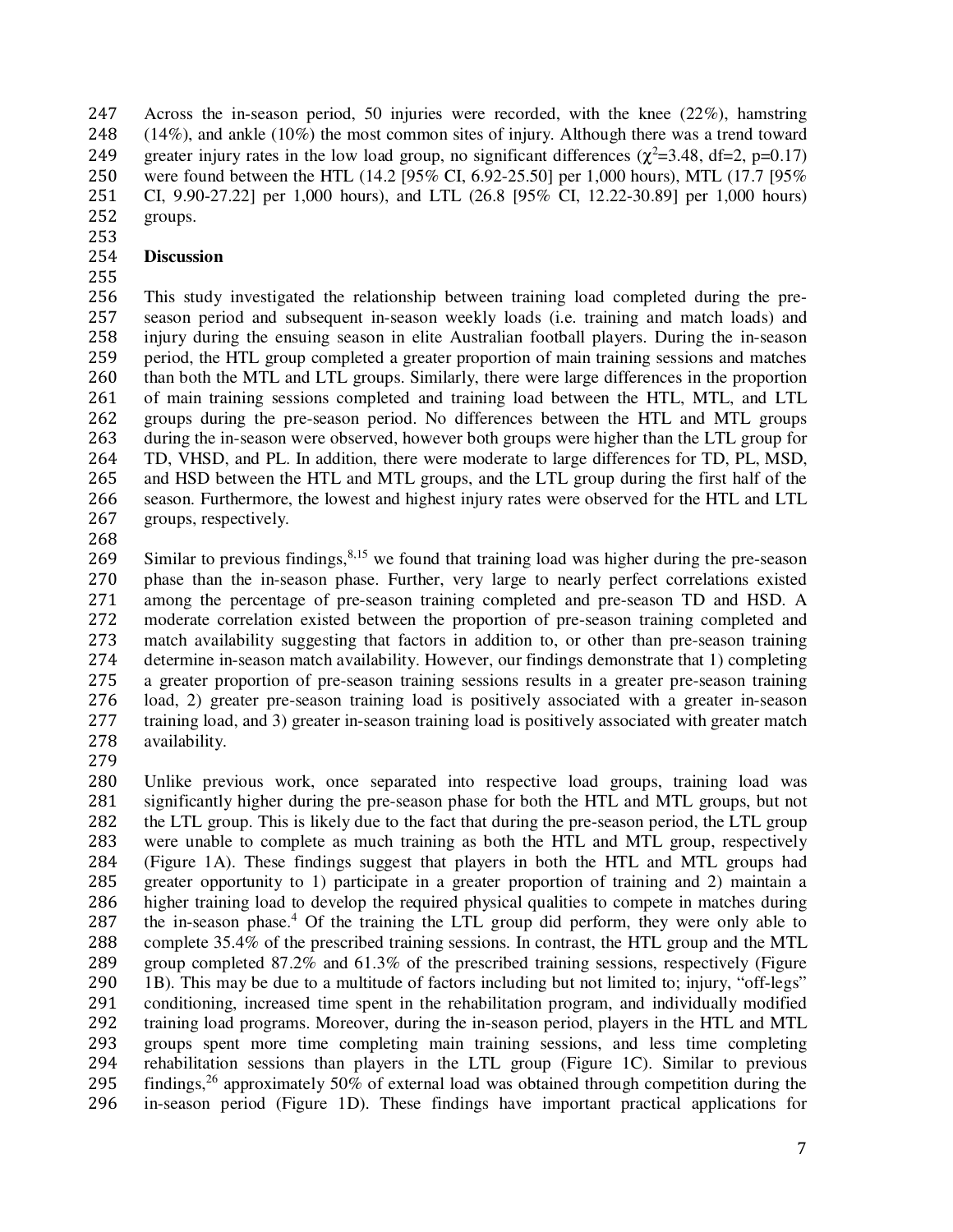strength and conditioning staff involved in the preparation of athletes. Specifically, players 298 should attempt to complete as much of the planned pre-season training program as possible in<br>299 order to: 1) develop the physical qualities required to compete in competition, and 2) develop order to; 1) develop the physical qualities required to compete in competition, and 2) develop 300 resilience to tolerate training and match loads during the season.<sup>20</sup>

As expected, there were significant differences among load groups for all measured load variables during the pre-season period. During the in-season there were no notable differences between the HTL and MTL groups, although both groups were higher than the LTL group for TD, VHSD, and PL. In addition, during the first half of the season we found that TD and PL were significantly greater for the HTL and MTL groups compared to the LTL group. A possible explanation for this finding is that players who were unable to complete a large amount of pre-season training (<50%) may have been underprepared for the physical demands of competition,<sup>1,2</sup> and therefore below the load threshold necessary to promote 310 physiological adaptation.<sup>4</sup> As a consequence, their risk of injury may have increased due to an inadequate level of fitness.<sup>4,27,28</sup> In contrast, there were only moderate differences between both the HTL and MTL group and LTL for VHSD, with no significant differences between any groups during the second half of the season. This most likely reflects decreases in training load for the HTL and MTL groups due to an increased in-season focus on recovery between 315 competitive matches,  $8,30$  as opposed to increases in training load for the LTL group. However, across the first to second half of the season, the LTL group experienced a minor increase (albeit not significant) in total load. With competition cited as the main external stimulus 318 during an in-season weekly cycle,<sup>26</sup> a possible explanation for this finding is that players within the LTL group were able to use competition to increase their weekly total load during the in-season period.

Recent investigations in cricket,<sup>17</sup> and rugby league,<sup>18</sup> have demonstrated that sustained high 323 chronic loads may offer a protective effect against injury.<sup>19</sup> There were no significant differences between groups for injury rates, although injury rates were nearly two-fold greater in the LTL group compared with the HTL group. While these are preliminary findings from one club in an elite Australian football competition, further research is required to understand the protective effect of sustained high chronic load in Australian football.

While this study provides some novel findings surrounding training load, there are some limitations that warrant discussion. First, it should be acknowledged that the present data is from one club and may be solely related to this particular cohort of players in this particular season. It is also possible that the results are a reflection of the training philosophies of the coaches and strength and conditioning staff of the studied club, and may not reflect the training practices of other AFL clubs. Second, it should be noted that the ability to draw strong conclusions on the relationship between load and injury may be limited due to an overall low number of injuries (n = 50). Further investigations across a larger number of players and Australian Football teams would clearly strengthen the present findings. Finally, no measures of internal load were included in this study. While GPS technology provides detailed information on the external load of players, other measures of internal training load (i.e. session-RPE, heart rate, etc.) should also be monitored to provide detailed insight into the training loads, and subsequent load-injury relationship of athletes. Including internal loads, larger injury numbers, and more players would provide a greater understanding of the relationship between load and injury.

- 
- **Practical Applications**
-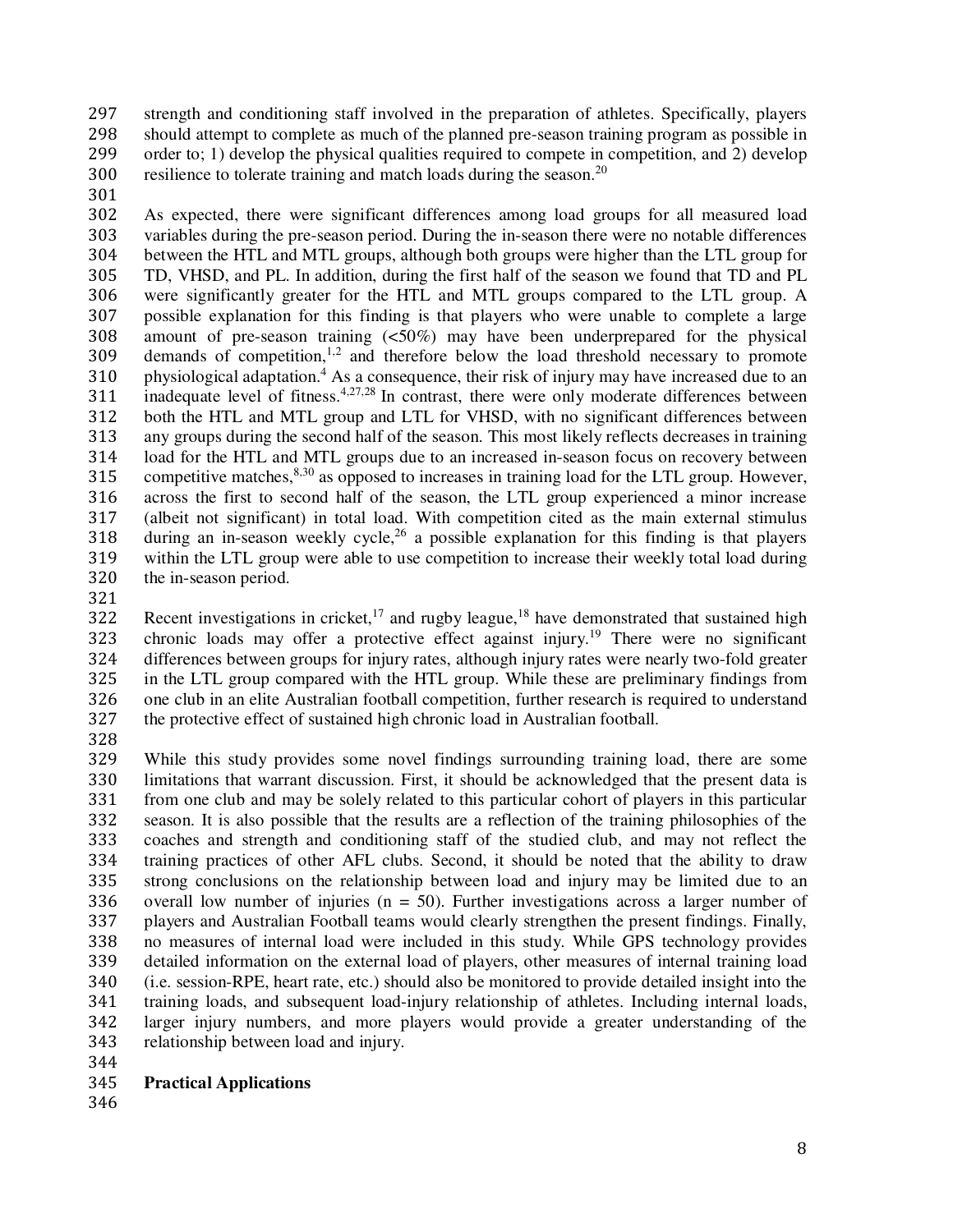The results of the present study demonstrate that high training loads during the pre-season period allow players to develop the required physical qualities for competition, while also resulting in greater training and competition participation in-season. Further, greater pre-season participation may reduce the risk of injury in the ensuing in-season competition period. Similarly, players who complete less pre-season training, also complete less training and compete in fewer matches during the following season. These findings hold important ramifications for practitioners involved in the physical development and preparation of players. Particularly, there is a need to develop strategies to maximize participation in pre-season training as this may result in a greater proportion of the squad available for training and selection during the competitive phase of the season.

#### **Conclusions**

This is the first study to examine the relationship between the amount of pre-season training completed and subsequent training load and injury during the ensuing competitive season in elite Australian football players. Our findings demonstrate that players who are able to complete a greater amount of pre-season training are able to maintain higher training loads during the ensuing season, and similarly, players who complete less pre-season training also complete less training and fewer competitive matches during the in-season phase.

# **Acknowledgements**

The authors would like to thank the players of the Brisbane Lions Australian Football Club for participating in and supporting this study.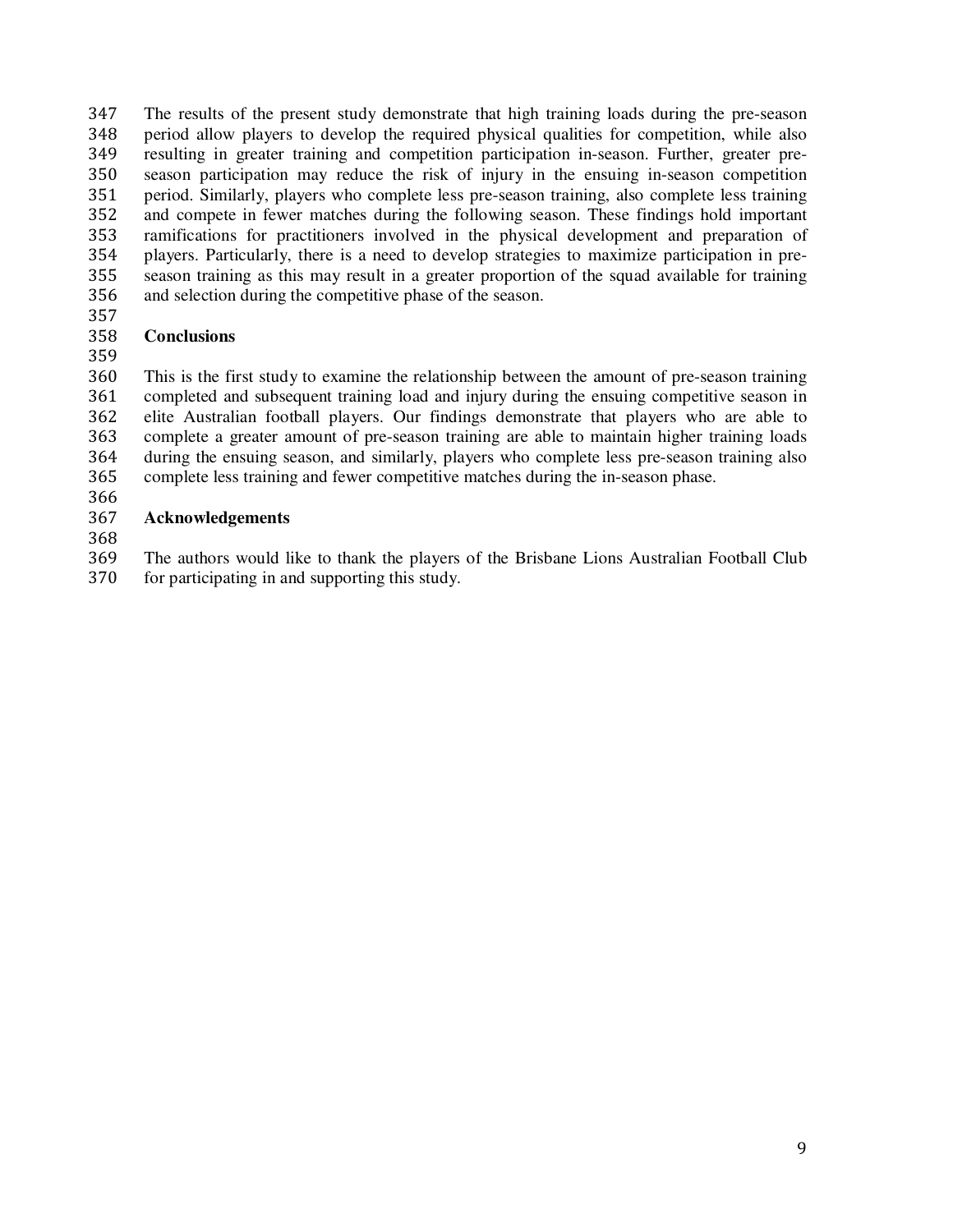## **References**

- 
- 1. Coutts AJ, Quinn J, Hocking J et al. Match running performance in elite Australian Rules Football. *J Sci Med Sport* 2010:13(5):543-548.
- 2. Gray AJ, Jenkins DG. Match analysis and the physiological demands of Australian football. *Sports Med* 2010:40(4):347-360.
- 3. Meeusen R, Duclos M, Gleeson M et al. Prevention, diagnosis and treatment of the overtraining syndrome: ECSS position statement 'task force'. *Euro J Sports Sci* 379 2006:6(1):1-14.<br>380 4. Veugelers KR.
- 4. Veugelers KR, Young WB, Fahrner B et al. Different methods of training load quantification and their relationship to injury and illness in elite Australian football. *J Sci Med Sport* 2016:19(1):24-28.
- 5. Gabbett TJ, Domrow N. Relationships between training load, injury, and fitness in sub-elite collision sport athletes. *J Sports Sci* 2007:25(13):1507-1519.
- 6. Gamble P. Periodisation of training for team sport athletes. *Strength Cond J* 2006:28(5):56-66.
- 7. Borresen J, Lambert MI. The quantification of training load, the training response and the effect on performance. *Sports Med* 2009:39(9):779-795.
- 8. Moreira A, Bilsborough JC, Sullivan CJ et al. Training periodisation of professional Australian football players during an entire Australian football league season. *Int J Sports Physiol Perform* 2015:10:566-571.
- 392 9. Buchheit M, Racinais S, Bilsborough JC et al. Monitoring fitness, fatigue and running performance during a pre-season training camp in elite football players. *J Sci Med Sport* performance during a pre-season training camp in elite football players. *J Sci Med Sport* 2013:16(6):550-555.
- 10. Piggott B, Newton MJ, McGuigan MR. The relationship between training load and incidence of injury and illness over a pre-season period at an Australian Football League Club. *J Aust Strength Cond* 2009:17(3):4-17.
- 11. Wisbey B, Pyne D, Rattray B. *Quantifying changes in AFL player demands using GPS tracking*. (http://sport.fitsense.com.au/downloads/AFL\_GPS\_Research\_Report\_2012.pdf); 2012.
- 12. Orchard JW, Seward H, Orchard JJ. Results of 2 decades of injury surveillance and public release of data in the Australian Football League. *Am J Sports Med* 2013:41(4):734-741.
- 13. Gabbett TJ, Ullah S. Relationship between running loads and soft-tissue injury in elite team sport athletes. *J Strength Cond Res* 2012:26(4):953-960.
- 14. Gabbett TJ, Jenkins DG. Relationship between training load and injury in professional rugby league players. *J Sci Med Sport* 2011:14(3):204-209.
- 15. Rogalski B, Dawson B, Heasman J et al. Training and game loads and injury risk in elite Australian footballers. *J Sci Med Sport* 2013:16(6):499-503.
- 16. Colby MJ, Dawson B, Heasman J et al. Accelerometer and GPS-derived running loads and injury risk in elite Australian footballers. *J Strength Cond Res* 2014:28(8):2244-2252.
- 17. Hulin BT, Gabbett TJ, Blanch P et al. Spikes in acute load are associated with increased injury risk in elite cricket fast bowlers. *Br J Sports Med* 2014:48:708-712.
- 18. Hulin BT, Gabbett TJ, Lawson DW et al. The acute:chronic load ratio predicts injury: high chronic load may decrease injury risk in elite rugby league players. *Br J Sports Med* 2016:50:231-236.
- 19. Gabbett TJ. The training-injury prevention paradox: should athletes be training smarter *and* harder? *Br J Sports Med* 2016:50:273-280.
- 20. Windt J, Gabbett TJ, Ferris D et al. Training-load injury paradox: is greater pre-season participation associated with lower in-season injury risk in elite rugby league players? *Br J Sports Med* 2016 (in press).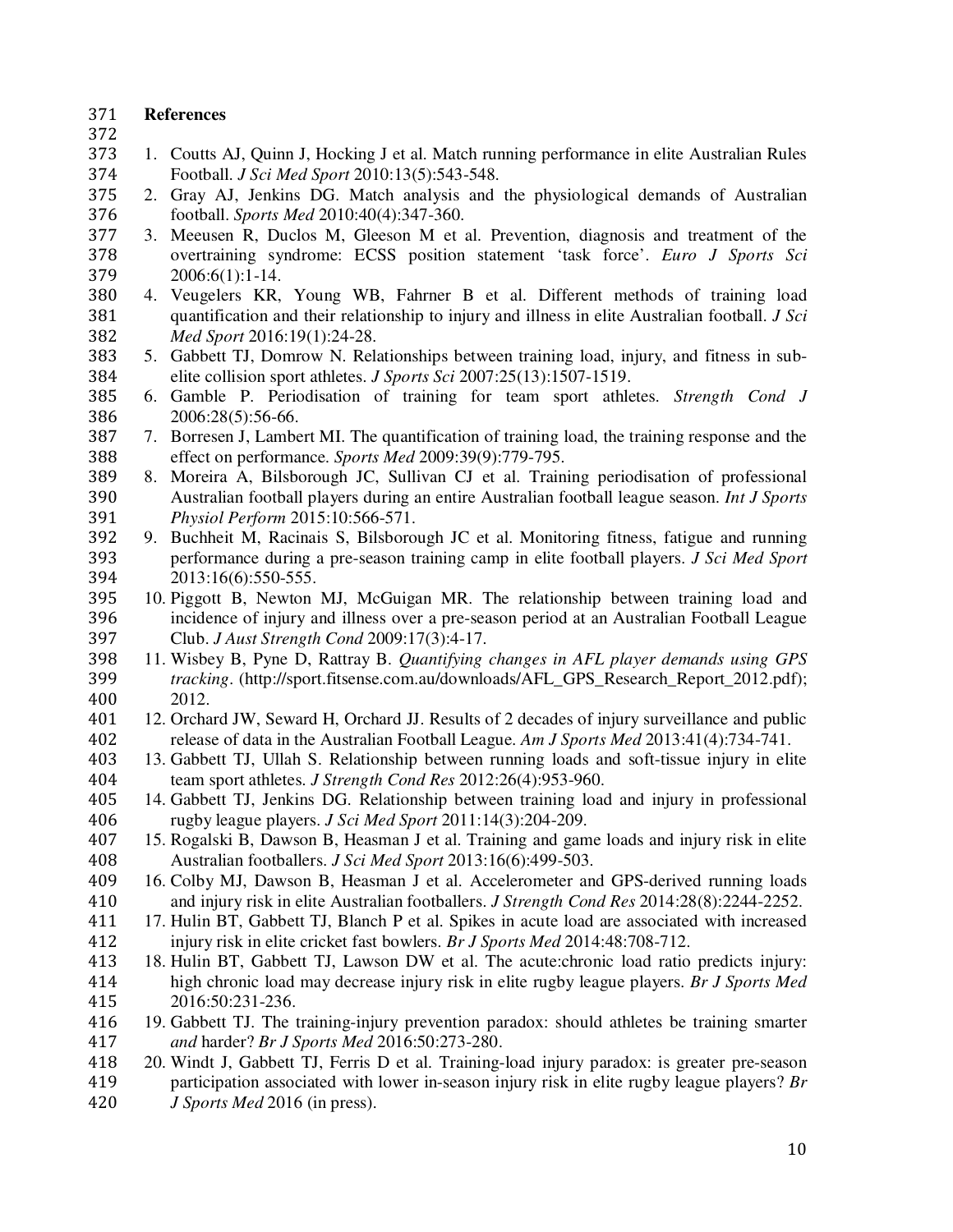- 21. Boyd LJ, Ball K, Aughey RJ. The reliability of MinimaxX accelerometers for measuring physical activity in Australian football. *Int J Sports Physiol Perform* 2011:6(3):311-321.
- 22. Varley MC, Fairweather IH, Aughey RJ. Validity and reliability of GPS for measuring instantaneous velocity during acceleration, deceleration, and constant motion. *J Sports Sci* 425 2012:30(2):121-127.<br>426 23. Batterham AM, Hop
- 23. Batterham AM, Hopkins WG. Making meaningful inferences about magnitudes. *Int J Sports Physiol Perform* 2006:1:50-57.
- 428 24. Hopkins WG, Marshall SW, Batterham AM et al. Progressive statistics for studies in sports medicine and exercise science. *Med Sci Sports Exerc* 2009:41(1):3-13. 429 sports medicine and exercise science. *Med Sci Sports Exerc* 2009:41(1):3-13.<br>430 25. Cohen J. *Statistical power analysis for the behavioural sciences*. 2<sup>nd</sup> ed. 1988
- 25. Cohen J. *Statistical power analysis for the behavioural sciences*. 2<sup>nd</sup> ed. 1988, New York, 431 Academic Press.<br>432 26. Ritchie D. Hopk
- 26. Ritchie D, Hopkins WG, Buchheit M et al. Quantification of training and competition load across a season in an elite Australian Football club. *Int J Sports Physiol Perform*  2015. http://dx.doi.org/10.1123/ijspp.2015-0294.
- 27. Gamble P. Reducing injury in elite sport is simply restricting loads really the answer? *N Z J Sports Med* 2013:40(1):34-36.
- 28. Gabbett TJ, Ullah S, Finch CF. Identifying risk factors for contact injury in professional rugby league players – application of a frailty model for recurrent injury. *J Sci Med Sport* 2012:15(6):496-504.
- 29. Slattery KM, Wallace LK, Bentley DJ et al. Effect of training load on simulated team sport match performance. *Appl Physiol Nutr Metab* 2012:37(2):315-322.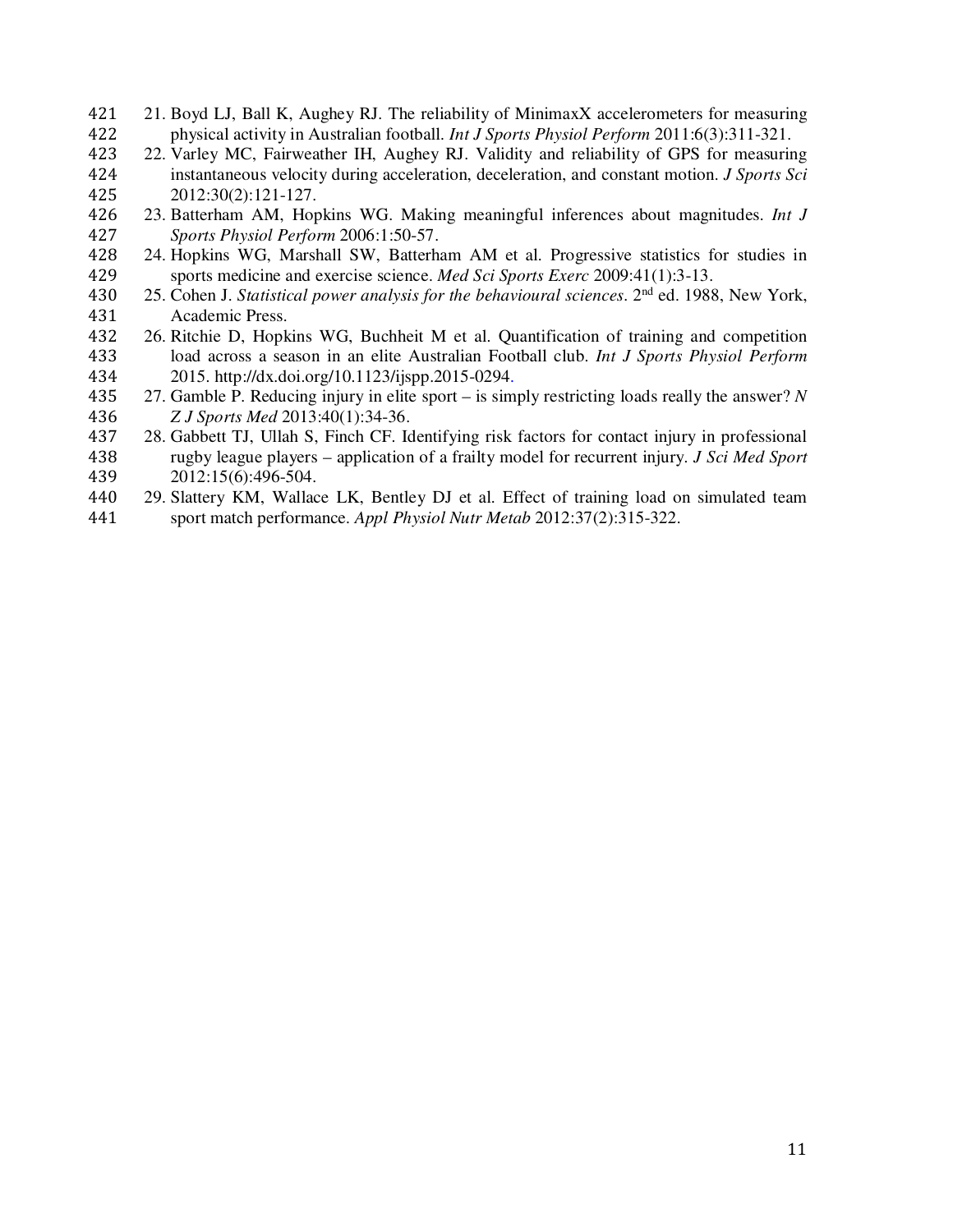# **Figure Legends**

**Figure 1.** Total duration of training hours during the pre- (A) and in-season (C) periods, with proportion of sessions completed for each load group (i.e. high, medium, and low) during the 446 pre- (B), and in-season (D) period.

- **448 Figure 2.** Quantification of weekly training and game loads (i.e. total loads) throughout the first and second half of the in-season period for each load group (i.e. high, medium, and low).
- first and second half of the in-season period for each load group (i.e. high, medium, and low).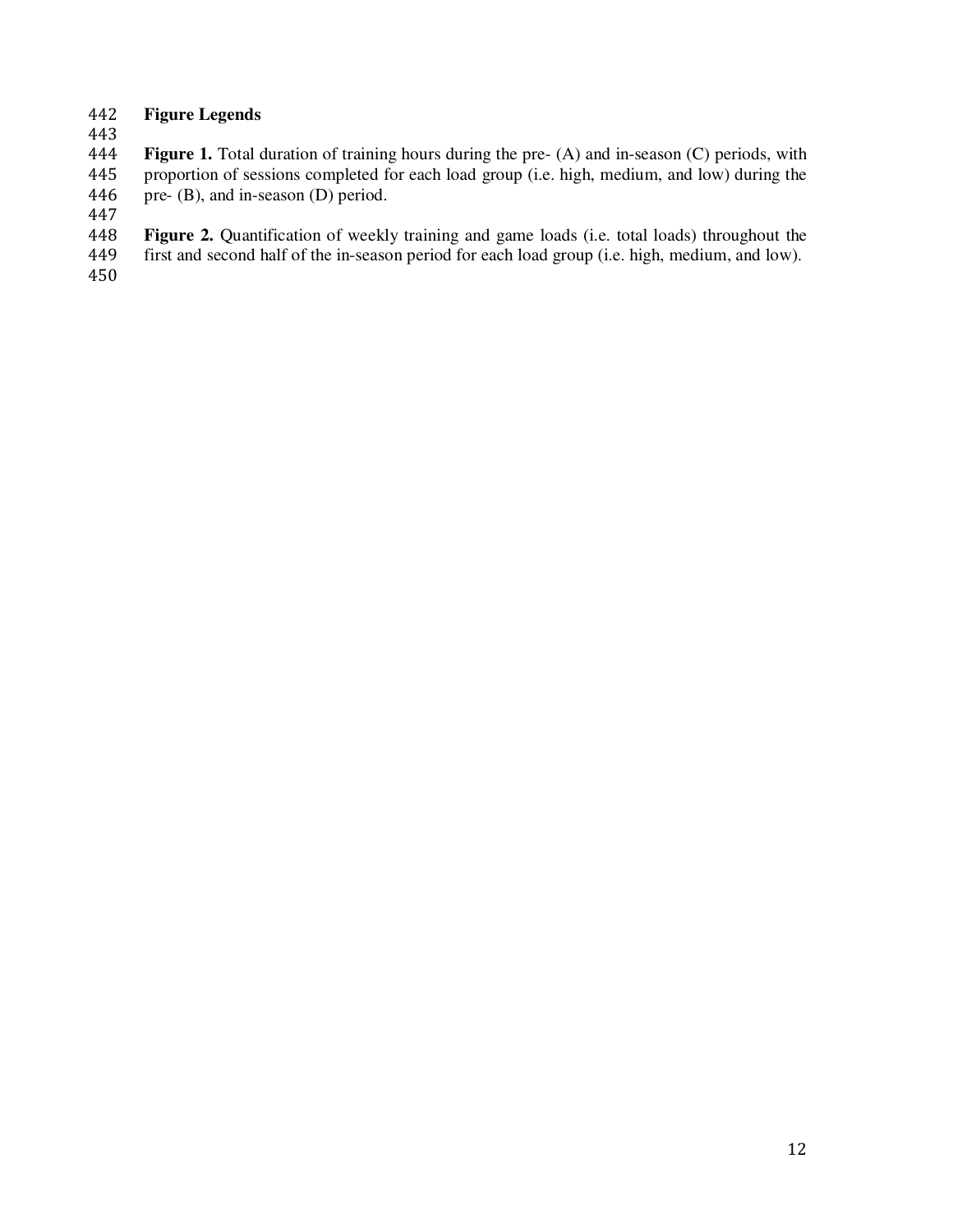

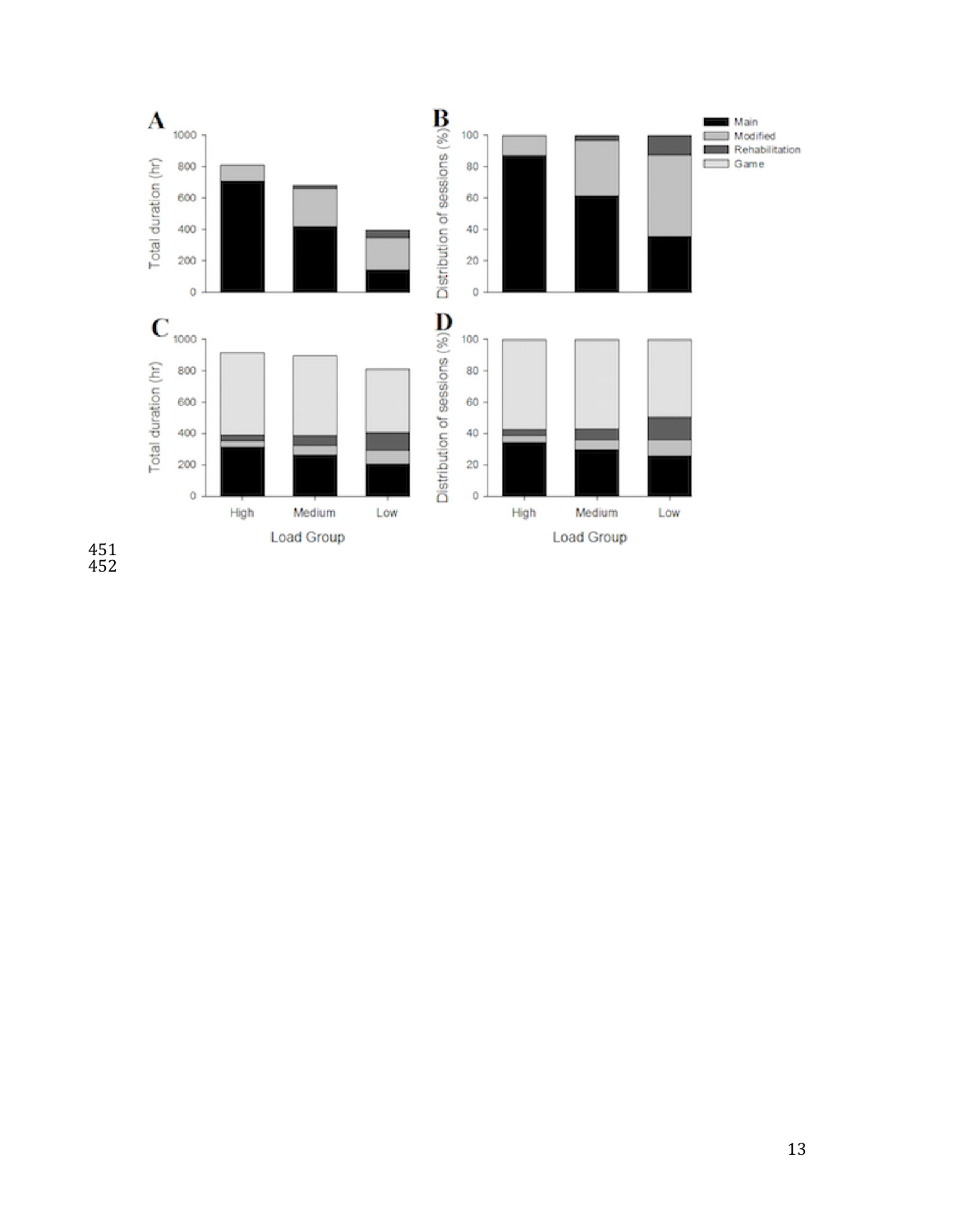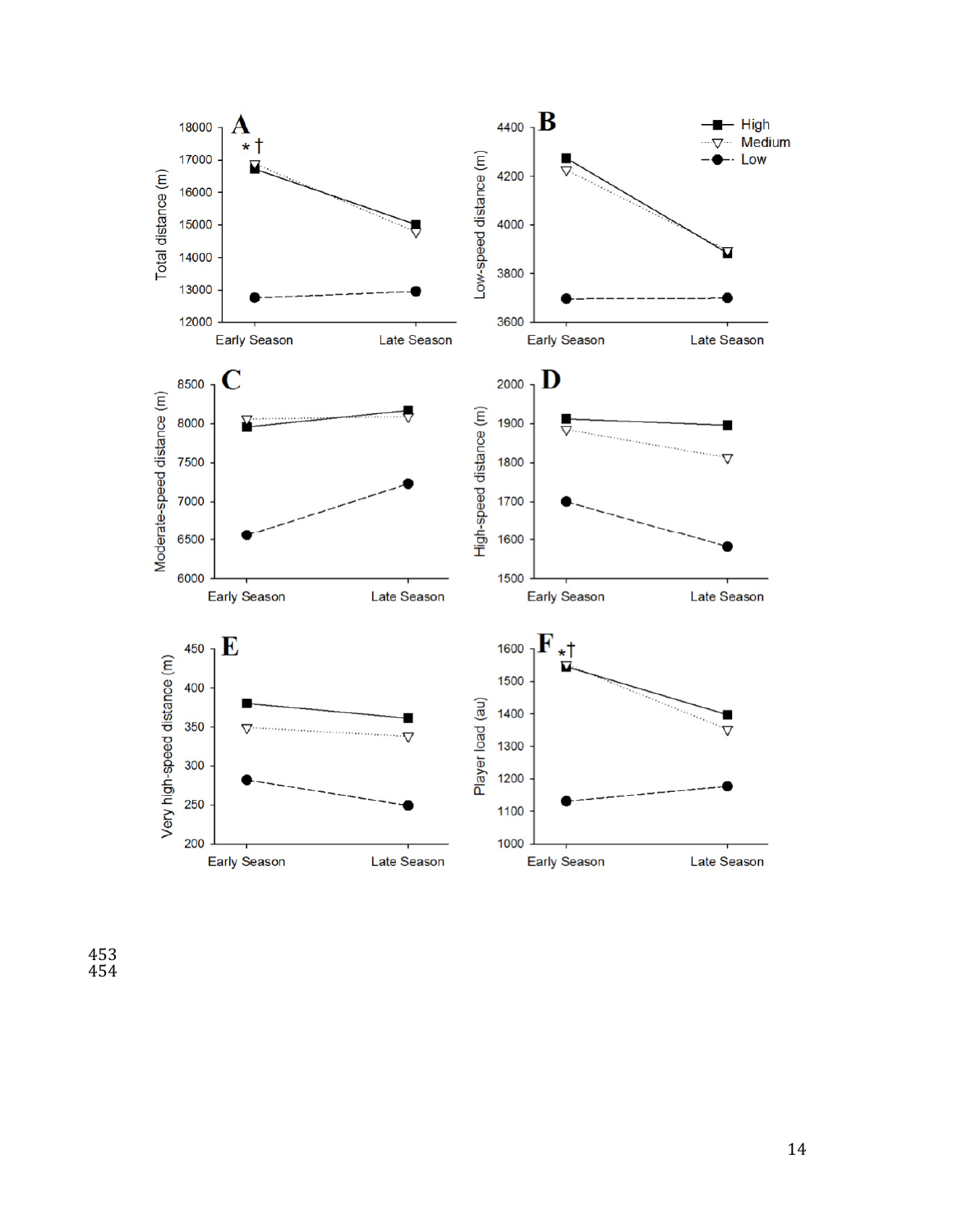| Tapic T. Administration of Meekly training and game based in present in the pre- and the pre- and participate to the control of the meeting and structure. |                                  |                                               |                  |                              |                              |                  |
|------------------------------------------------------------------------------------------------------------------------------------------------------------|----------------------------------|-----------------------------------------------|------------------|------------------------------|------------------------------|------------------|
| Variables                                                                                                                                                  |                                  | Pre-Season                                    |                  |                              | In-Season                    |                  |
|                                                                                                                                                            | High                             | Medium                                        | Δow              | High                         | Medium                       | Low              |
| Absolute                                                                                                                                                   |                                  |                                               |                  |                              |                              |                  |
| Total distance (m)                                                                                                                                         | $a_{t}$<br>$21580 \pm 7255$      | $17377 \pm 7928$ <sup>tb</sup>                | $12356 \pm 9472$ | $.5833 \pm 7898^{\circ}$     | $15792 \pm 7666^b$           | $12758 \pm 8189$ |
| Low-speed distance (m)                                                                                                                                     | $4*ab$<br>$5931 \pm 1868$        | 4976 ± 2114 <sup><math>\uparrow</math>b</sup> | $3495 \pm 2590$  | $4071 \pm 2143$              | $4054 \pm 2184$              | $3640 \pm 2336$  |
| Moderate-speed distance (m)                                                                                                                                | $a_{t}^*$<br>$10023 \pm 3431$    | $7879 \pm 3656$ <sup>+b</sup>                 | $5631 \pm 4481$  | $8068 \pm 4538$ <sup>b</sup> | $8075 \pm 4723$ <sup>b</sup> | $6850 \pm 4724$  |
| High-speed distance (m)                                                                                                                                    | $4560 \pm 2206$ **ab             | $3709 \pm 2181$ <sup>#b</sup>                 | $2704 \pm 2286$  | $1903 \pm 1052^{\circ}$      | $1847 \pm 1053$ <sup>b</sup> | $1666 \pm 1274$  |
| Very high-speed distance (m)                                                                                                                               | $1048 \pm 744$ **ab              | $822 \pm 648$ <sup>#b</sup>                   | $498 \pm 532$    | $370 \pm 258$ <sup>#b</sup>  | $343 \pm 263$ <sup>#b</sup>  | $267 \pm 289$    |
| Player load (au)                                                                                                                                           | $1900\pm670$ $\mathrm{^{**}}$ as | $1538 \pm 733$ <sup>#b</sup>                  | $082 \pm 855$    | $1468 \pm 745$ <sup>b</sup>  | $1447 \pm 731$ <sup>b</sup>  | $1141 \pm 763$   |
| All data are mean $\pm$ SD.                                                                                                                                |                                  |                                               |                  |                              |                              |                  |
| Denotes significantly different from medium group                                                                                                          |                                  |                                               |                  |                              |                              |                  |
| Denotes significantly different from low group.                                                                                                            |                                  |                                               |                  |                              |                              |                  |
| comme de la provincia de la provincia de la provincia de la provincia de la provincia de la provincia de la pr                                             |                                  |                                               |                  |                              |                              |                  |

**Table 1.** Quantification of weekly training and game loads throughout the pre- and in-season period for each load group (i.e. high, medium, and low). **Table 1.** Ouantification of weekly training and game loads throughout the pre- and in-season period for each load group (i.e. high, medium, and low).

 $^\mathrm{a}$  Denotes practically meaningful difference from medium group.  $^\mathrm{b}$  Denotes practically meaningful difference from low group. <sup>a</sup> Denotes practically meaningful difference from medium group.

b Denotes practically meaningful difference from low group.